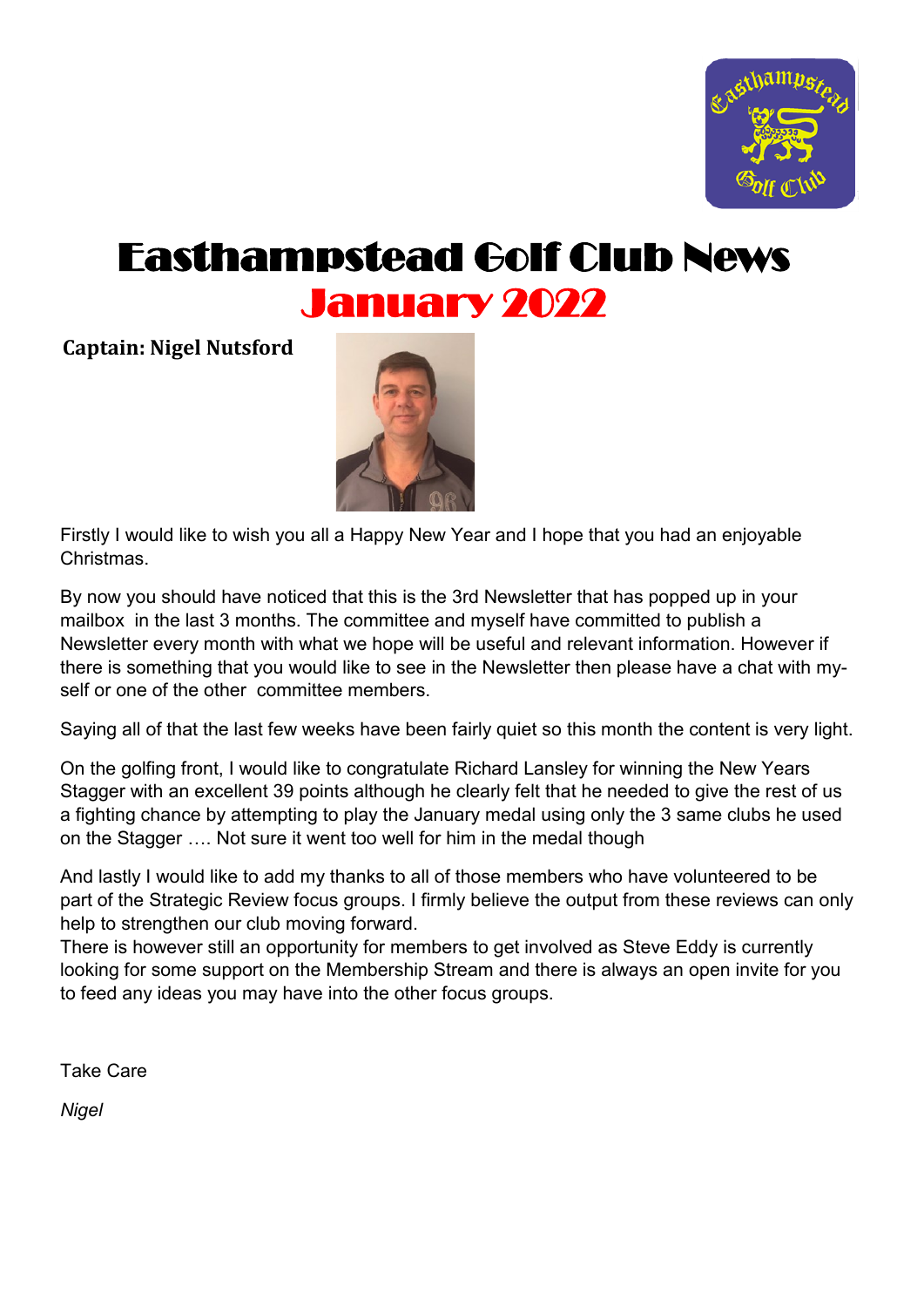# **Competition Update**

Congratulations to Lee Woods on scoring a net 68 to win the January Medal in atrocious conditions & Richard Langley on winning the Seniors Midweek Stapleford with 39 points.



**As from the Ray Winter League 3 on the 23rd January the Sign In process is changing.** The Starters will be based in the Bar and there will be a tablet for you to Sign In for the competition and once you have signed in the Starters will issue you with your scorecard. You do not need to obtain your Green Fee Receipt prior to signing in.

Guildford Away Day – Can those playing in the Away Day at Guildford Golf Club on the 21 $^{\rm st}$ February **please pay the Entry Fee by the 31st January 2022.** If anyone has any dietary needs please contact Dean Pullen.

Away Weekend – Last Call for anyone still wishing to attend the Away Weekend at Staverton Park from the 11<sup>th</sup>-13<sup>th</sup> March. We currently have 29 attending the weekend and, ideally, could do with up to 3 more. If you want to go please contact Dean Pullen.

All deposits have now been paid, thanks to all of you. Can those already signed up **please ensure that the full payment for this weekend is received by Monday 14th February 2022.** 

*Dean Pullen*

### **Competition Winners**

Congratulations to the following competition winners:

New Years Stagger - Richard Lansley January Medal—Lee Woods January Seniors Midweek Stableford – Richard Langley



|                          | <b>Forthcoming Competitions</b>                              |            |
|--------------------------|--------------------------------------------------------------|------------|
| 20 <sup>th</sup> January | - Midweek Roll Up (4BBB Pairs Stapleford)                    | لون<br>موس |
| 23 <sup>rd</sup> January | - Ray Winter League 3                                        |            |
|                          | 27 <sup>th</sup> January – Midweek Stapleford                |            |
|                          | $3rd$ February – Midweek Roll Up (Individual Stapleford)     |            |
|                          | $6th$ February - February Medal                              |            |
|                          | 10 <sup>th</sup> February – Seniors Midweek Stapleford       |            |
|                          | 17 <sup>th</sup> February – Midweek Roll up (Texas Scramble) |            |
|                          |                                                              |            |

- $20<sup>th</sup>$  February Ray Winter League 4
- $24<sup>th</sup>$  February Midweek Stapleford
- 3 rd March – Midweek Roll Up (Individual Stapleford)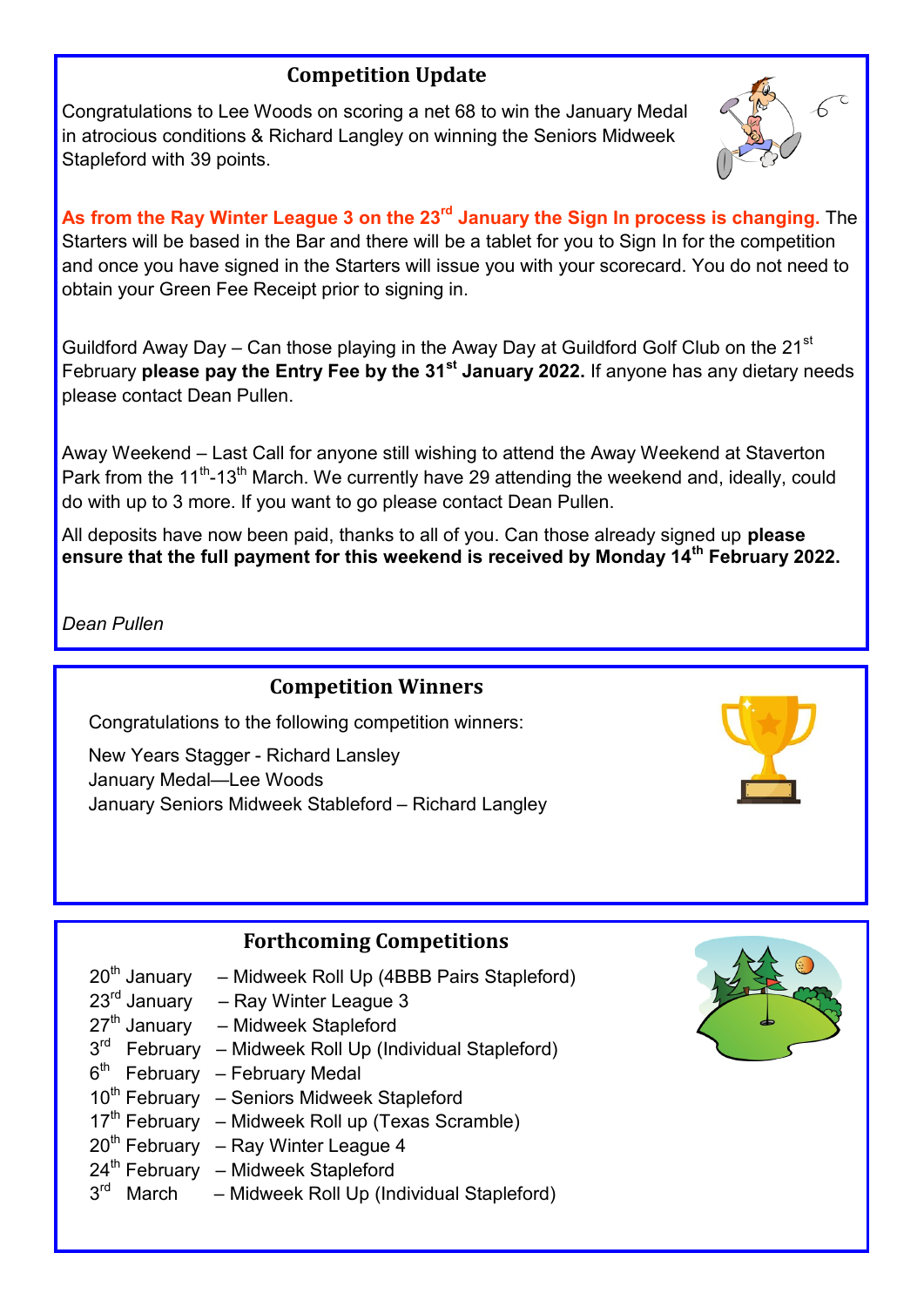## **Membership**

Welcome to the following new members:

- **Greg Couch**
- Pierre Featherbe
- John Ledgard
- Alan Mills

#### **Membership Renewal**

Thanks to those of you that have already renewed your membership for 2022 and thanks in advance for those about to do so but, please remember to renew before  $31<sup>st</sup>$  January as after this date you'll be ineligible to play in any EGC organised events.

*Steve Eddy*

.

## **Treasury Notes**

Vouchers, if you were unable to collect them at the AGM then come and see me on Club Night (Thursday evenings).

Knock Outs, a reminder that the entry fee per competition is £4 and will be

deducted from your Competition Purse immediately after the closing date of 14<sup>th</sup> March. If you have insufficient funds to pay the entry fee or don't meet the requirements for that competition, then you will be excluded from the draw.

Please keep an eye on your Competition Purse balance as you will be excluded from a competition if you are unable to pay the entry fee. Information about the Competition Purse and how to Top Up your balance can be found on our website (after you have signed in), under 'Men – Competitions – Fee Payment', if you're unsure please ask me.

*Steve Cross*

### **Strategic Review**

Work on the focus streams continues with at least one meeting held for four of the streams. Communications, IT and Marketing, Finance, Competitions and Organisation have all achieved some significant groundwork and are continuing to both implement some short term goals and formulate their strategies. The Membership stream is about to start and if you would like to be involved please contact Steve Eddy or ourselves.



To help formulate our strategies we have had a discussions with Simon from The Downshire Complex and with a representative from England Golf to solicit external views as potential options and paths to our goals. We also aim to take input from other Golf Clubs and businesses.

As always if you have any input please contact the stream leaders or ourselves

*Alistair Smith & Dave Smith*